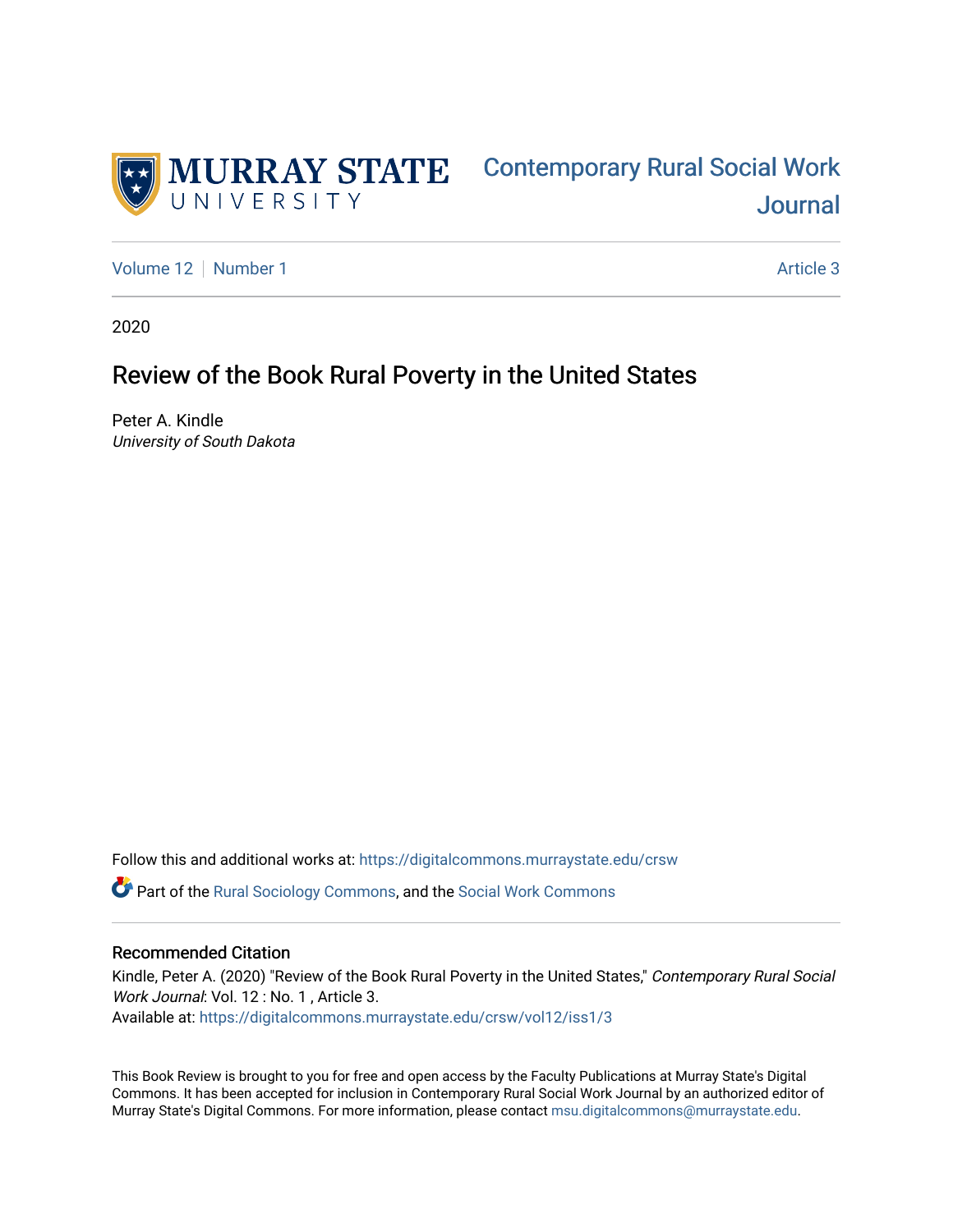#### Book Review

## By Peter A. Kindle

# **Rural Poverty in the United States**

Ann R. Tickamyer, Jennifer Sherman, & Jennifer Warlick, (Eds.) 2017 New York, NY: Columbia University Press 476 pages Paperback \$41.99 ISBN: 978-0-231-17223-3

Over 30 authors contributed to this sociological inquiry into the current state of poverty in rural America. The editors did a remarkable job of smoothing what could have been a cacophony of voices into one for the reader. Their goal was to provide a comprehensive understanding of rural poverty because it is a persistent social problem that has been increasing in the early  $21<sup>st</sup>$  century, especially in comparison to urban poverty that is on the decline.

The 16 chapters are grouped into five parts dealing in turn with rural geography and demography, key concepts in understanding poverty, vulnerable populations in rural America, rural community and social institutions, and a final section on the politics of rural poverty. One would be hard pressed to mine more meaningful insights from the national data sets that are central to almost every chapter. Chapter end notes are plentiful, and several chapters contain case studies useful for classroom discussions.

The two chapters in the first section reanalyze U.S. Census data grouped by metropolitan, non-metropolitan adjacent, and non-metropolitan non-adjacent counties. The rural population has not consistently declined with net in-migration resulting in population growth in the 1970s, 1990s and 2000s. What is somewhat consistent is the out-migration of white youth and the inmigration of Hispanics, resulting in an increase in rural diversity. The second chapter, relying almost completely on the official poverty measure (OPM), argues that rural poverty exceeds metropolitan poverty even though the differential has narrowed since the 1950s. Rural poor counties are highly racialized, and concentrated poverty has grown since 1999.

The second section reads much like an introductory textbook, recounting the variety of ways that poverty might be measured in the third chapter. Readers are provided good definitions of absolute poverty (OPM), relative poverty (below  $50<sup>th</sup>$  percentile), consumption-based poverty (expenditures vs. an absolute measure), deprivations (itemization of specific unmet needs), consensual/democratic approach (census of necessities vs. census of unmet needs), and more subjective measures (respondent estimates). The fourth chapter provides the major theoretical explanations for poverty with a good introduction to the ideas of Pierre Bourdieu. Included are the individual (human capital, status attainment, and culture of poverty), structural and spatial (unequal social and economic systems), and merger of people and place (intersectionality, social exclusion/inclusion, and forms of capital) as potential explanations of poverty.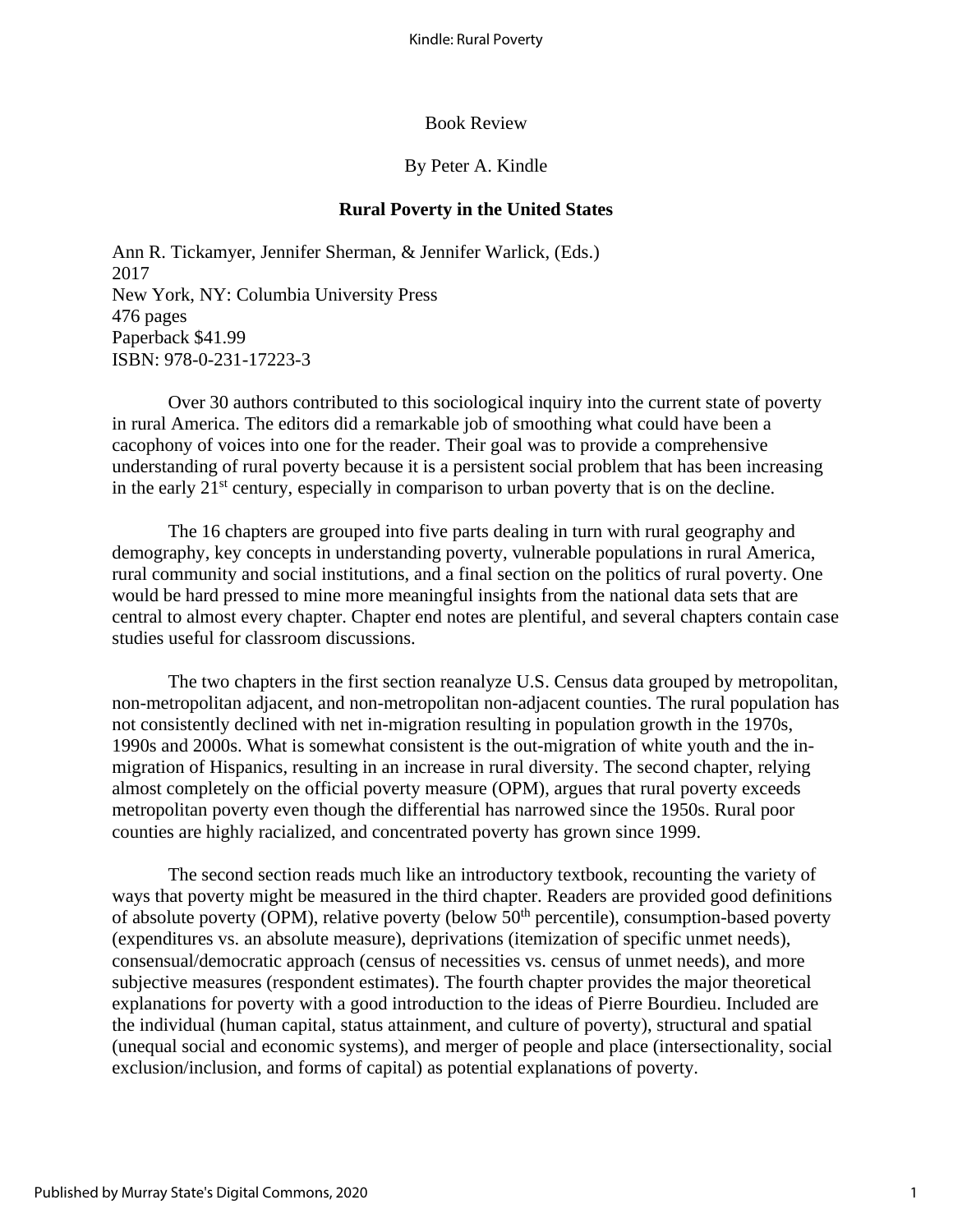The third section contains three chapters dealing with gender roles, race inequalities, and immigration – all denoting *vulnerable* populations. Single mothers are most likely to live in poverty, and the decline in rural employment opportunities for men has not resulted, in the author's view, to greater gender life and work balance in the home. Chapter six is quite different from most of the other chapters as it interpreted the racial dynamics in the Black Belt, the Borderland, and American Indian Reservations as various forms of a racial caste system after the model of Alexander (2012). The essential argument is that colorblind policies will never grant adequate resources to address the racialized poverty of place as described in these three areas. Chapter seven returns to U.S. Census data and showed that Hispanic dispersion to new rural regions has not been motivated by economics because new rural regions are higher poverty counties.

The fourth section contains six chapters that addressed a variety of topics. Chapter eight was an introduction to the second editor's interpretation of Bourdieu's social, cultural, human, and moral capital with an emphasis on how each form of symbolic capital creates opportunities as well as barriers to rural life. Chapter nine is a somewhat standard interpretation of the late 20<sup>th</sup> century economic changes, that is, the decline of unions, the off-shoring of manufacturing jobs, and the increase in the service sector. Twice this chapter asserted that work is no longer an antidote to poverty in the U.S. Wages are comparable between low income work in most advanced economies, but what makes the U.S. different is the absence of robust work supports. National data sets are again mined in chapter ten to compare the underutilization of food programs in rural areas despite higher food insecurity and the less arduous nature of housing insecurity in rural areas. Chapter eleven provided a quick overview of four negative environmental factors that disproportionately influence rural areas: energy resource development, agriculture, climate change, and waste facility siting. Chapter twelve laments the urban focus of federal funding for public education and the presumed disadvantage to rural education. Chapter thirteen proposed social disorganization, lack of resources, and the masculinity crisis as potential explanations for higher murder rates in rural areas and tries to make much of the spatial inequity of new prison construction in high black, high poverty, rural settings.

The final section contains a data-rich comparison of rural and urban utilization of ten safety net programs (chapter fourteen), a discussion of the failure of top-down, placed-based efforts to address poverty through community development or tax incentives (chapter fifteen), and a concluding chapter that throws a deficiency shroud over the entire discussion of rural poverty.

As the first attempt at a comprehensive overview of rural poverty in 20 years, the authors and editors are to be commended. The legacy of rural neglect going back to Harrington (1963) is a blemish on poverty studies. What is most interesting to this reviewer is the casual dismissal of the evidence provided by the supplemental poverty measure (SPM) and the evidence of increasing rural dispersion of Hispanics. Both could easily be interpreted to suggest that the deficiency model of rural poverty that dominates this book is not the complete story. The facts are that Hispanics are moving to many rural areas in America, and rural poverty is lower than urban poverty when measured by the SPM. Academic analyses of national and state level data sets are unlikely to disaggregate explanations for this disconfirming information. Yes, there are